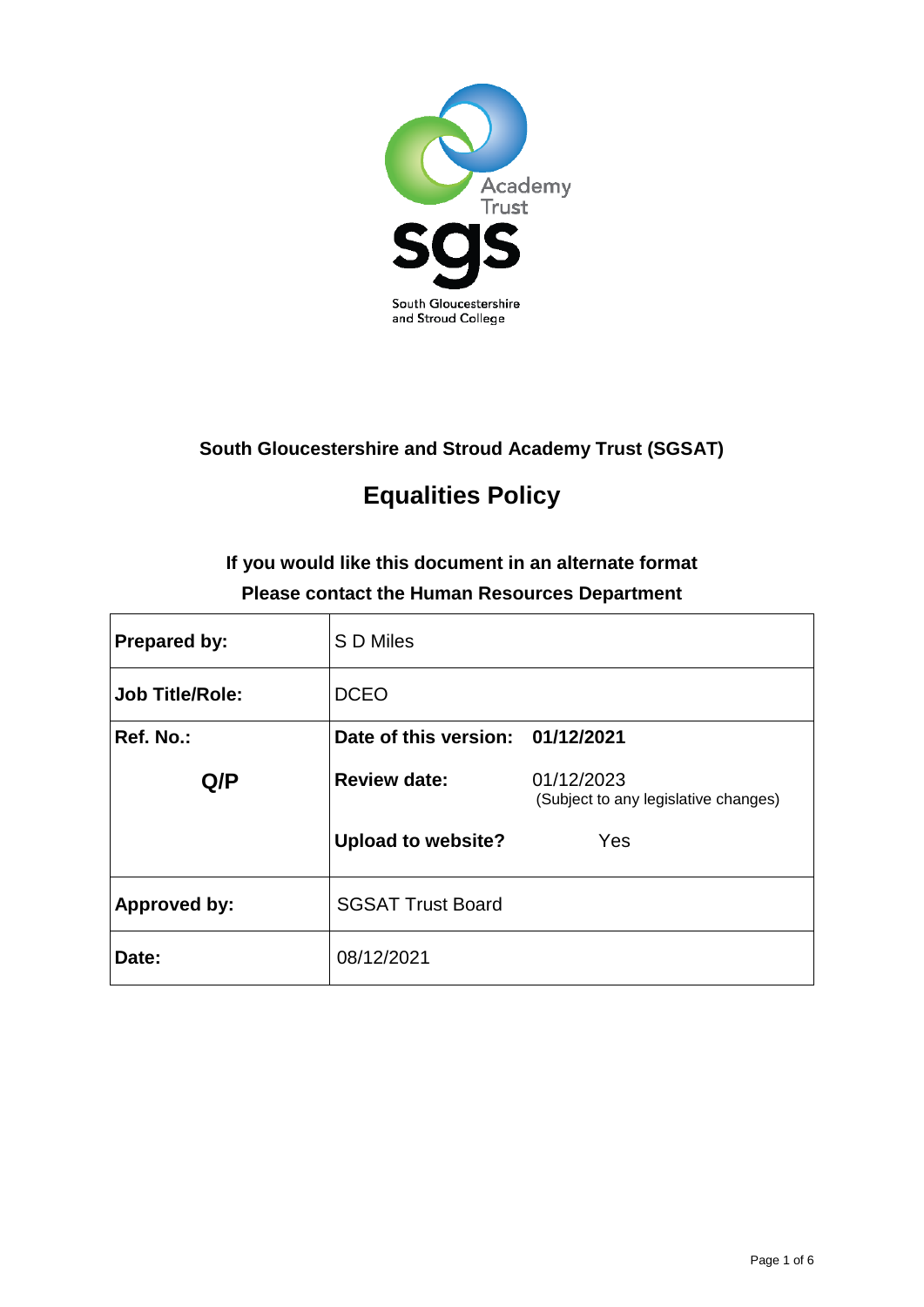## **Equality Policy**

### **1. Intent**

SGS Academy Trust is committed to offering an excellent education to all learners in our community. Our Equalities statement affirms that all members of the Trust are committed to working with all learners and staff to ensure that everyone has an equal opportunity to succeed, and that no member of this Trust will suffer or be disadvantaged by direct or indirect indiscrimination.

### **2. Scope**

We believe that the Equality Act provides a framework to support our commitment to valuing diversity, tackling discrimination, promoting equality and fostering good relationships between people. It also ensures that we continue to tackle issues of disadvantage and underachievement of different groups.

We recognise that these duties reflect international human rights standards as expressed in the UN Convention on the Rights of the Child, the UN Convention on the Rights of People with Disabilities, and the Human Rights Act 1998.

### **3. Procedures**

Our approach to equality is based on the following seven key principles:

1. All learners are of equal value. Whether or not they are disabled, whatever their ethnicity, culture, national origin or national status, whatever their gender and gender identity, whatever their religious or non-religious affiliation or faith background and whatever their sexual orientation.

2. We recognize, respect and value difference and understand that diversity is a strength. We take account of differences and strive to remove barriers and disadvantages which people may face, in relation to disability, ethnicity, gender, religion, belief or faith and sexual orientation. We believe that diversity is a strength, which should be respected and celebrated by all those who learn, teach and visit here.

3. We foster positive attitudes and relationships. We actively promote positive attitudes and mutual respect between groups and communities which are different from each other.

4. We foster a shared sense of cohesion and belonging. We want all members of our schools' communities to feel a sense of belonging within their school and wider community and to feel that they are respected and able to participate fully in school life.

5. We observe good equalities practice for our staff. We ensure that policies and procedures benefit all employees and potential employees in all aspects of their work, including in recruitment and promotion, and in continuing professional development.

6. We have the highest expectations of all our learners. We expect that all learners can make good progress and achieve to their highest potential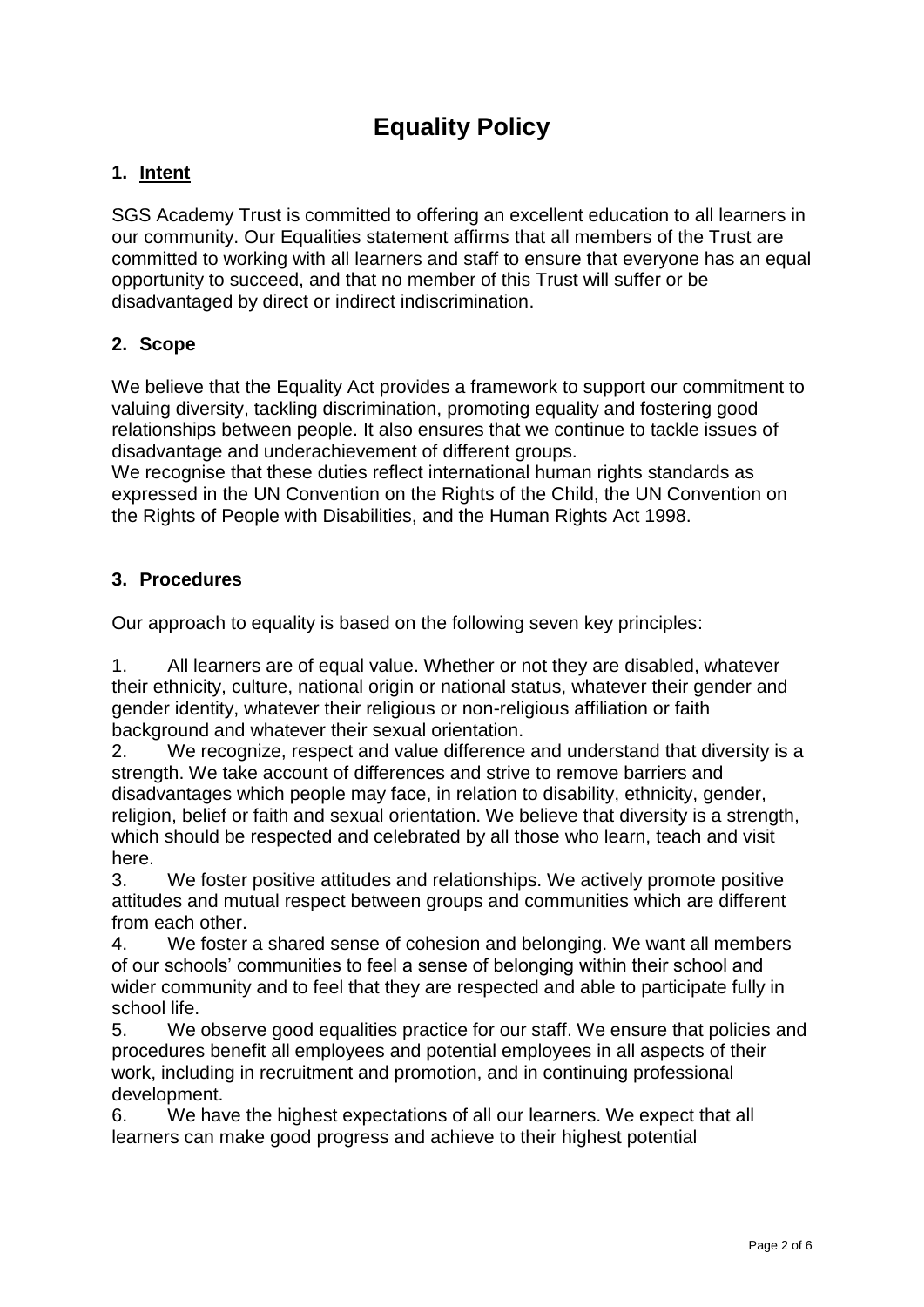7. We work to raise standards for all learners, but especially for the most vulnerable. We believe that improving the quality of education for the most vulnerable groups of learners raises standards across the whole Trust.

The Equality Act 2010 was introduced to ensure protection from discrimination, harassment and victimisation on the grounds of specific characteristics (referred to as protected characteristics). This means that schools cannot discriminate against learners or treat them less favourably because of their sex (gender), race, disability, religion or belief, gender reassignment, sexual orientation or pregnancy or maternity. Age and marriage and civil partnership are also "protected characteristics" but are not part of the school provisions related to learners.

### **4. Implementation**

The Act requires all public organisations, including schools to comply with the Public Sector Equality Duty and two specific duties

The Public Sector Equality Duty or "general duty"

This requires all public organisations, including schools to

- Eliminate unlawful discrimination, harassment and victimisation
- Advance equality of opportunity between different groups
- Foster good relations between different groups

There are also two "specific duties".

This requires all public organisations, including schools to:

1. Publish information to show compliance with the Equality Duty not later than 30th March 2018; and

2. Publish Equality objectives which are specific and measurable at intervals not greater than four years from the date of last publication (30th March 18)

The Trust requires all its schools to meet these statutory duties in line with national guidance and therefore this policy should be read together with each school's published Equalities Policy and Action Plan for more specific detail in each school. This policy has been developed in consultation with the Trust Board, parents, learners, staff, governors and community stakeholders.

When developing this policy we took account of the DfE guidance on the Equality Act 2010 and also the Ofsted education inspection framework (2019) which places a strong focus on improving the learning and progress of different groups and on closing gaps in standards. Particular areas that the EIF addresses include concerns about the appropriateness of the curriculum in schools and the progress of disadvantaged and SEND children, and we recognise these aims further in our school policies and procedures. We note that inspectors will specifically look for evidence of "pupils' understanding of the protected characteristics and how equality and diversity are promoted.

### **5. Impact**

To eliminate discrimination, harassment and victimisation we will: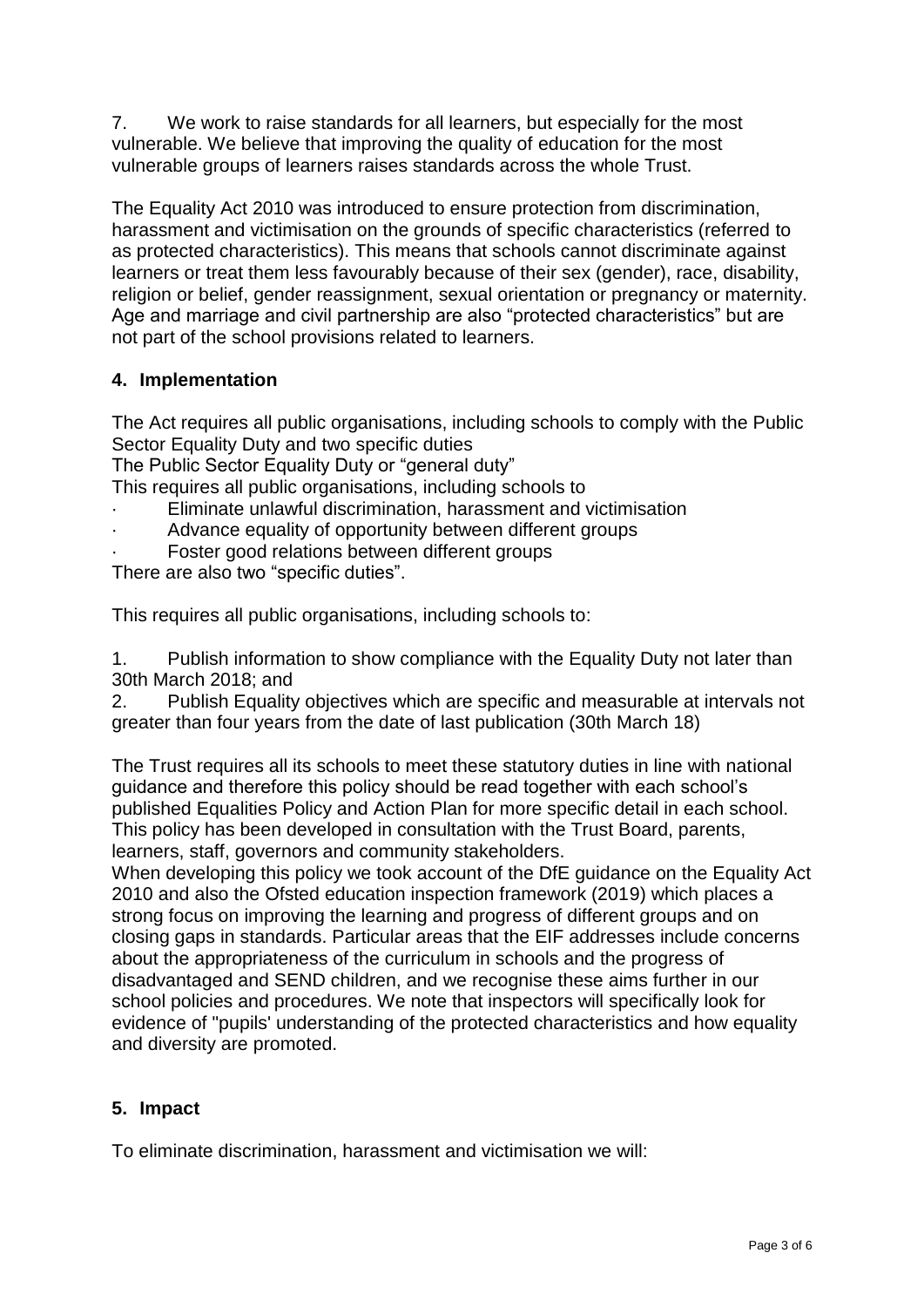Take account of equality issues in relation to admissions and exclusions; the way we provide education for our learners and the way we provide access for learners to facilities and services.

· Ensure that all staff are aware of the Reasonable Adjustment duty for disabled learners – designed to enhance access and participation to the level of non-disabled learners and stop disabled children being placed at a disadvantage compared to their non-disabled peers.

Ensure that all appointment panels give due regard to this policy so that no one is discriminated against when it comes to employment, promotion or training opportunities.

Ensure that those who are affected by a policy or activity are consulted and involved in the design of new policies, and in the review of existing ones.

Take seriously the need to consider the equality implications when we develop, adapt and review any policy or procedure and whenever we make significant decisions about the day to day life of the school.

Actively promote equality and diversity though the curriculum and by creating an environment which champions respect for all.

· Celebrate our diversity through celebration evenings, assemblies and extracurricular activities.

Plan our curriculum to ensure it is relevant and engaging for all learners regardless of perceived differences.

· Work in partnership with other organisations in order to promote equality and educate our learners on the value of diversity.

· Ensure that our admissions arrangements are fair and transparent, and we do not discriminate against learners by treating them less favourably on the grounds of their sex, race, disability, religion or belief, sexual orientation, gender reassignment, pregnancy or maternity

### **6. Additional useful information**

Although this policy and its associated school policies are the key public documents for information about our responsibilities under the Equality Act, further relevant information will also be found in each school's school development plan, selfevaluation framework, prospectus and website, and equality issues will be referred to in other polices as appropriate.

The Equality Act also applies to schools in their role as employers, and the way we comply with this are found in our recruitment policy.

| <b>9. MANDATORY INITIAL IMPACT SCREENING</b><br>Completed by:                                                         |            |            | sgs |
|-----------------------------------------------------------------------------------------------------------------------|------------|------------|-----|
| S D Miles                                                                                                             | Title DCEO | 30/11/2021 |     |
| I have read the guidance document: Completing a Policy Impact Assessment?                                             |            |            |     |
| If this policy has been up-dated, please tick to confirm that the initial impact screening<br>has also been reviewed: |            |            |     |

| <b>EQUALITY AND DIVERSITY IMPACT ASSESSMENT</b> |                       |  |
|-------------------------------------------------|-----------------------|--|
| Characteristic                                  | This policy seeks to: |  |
|                                                 |                       |  |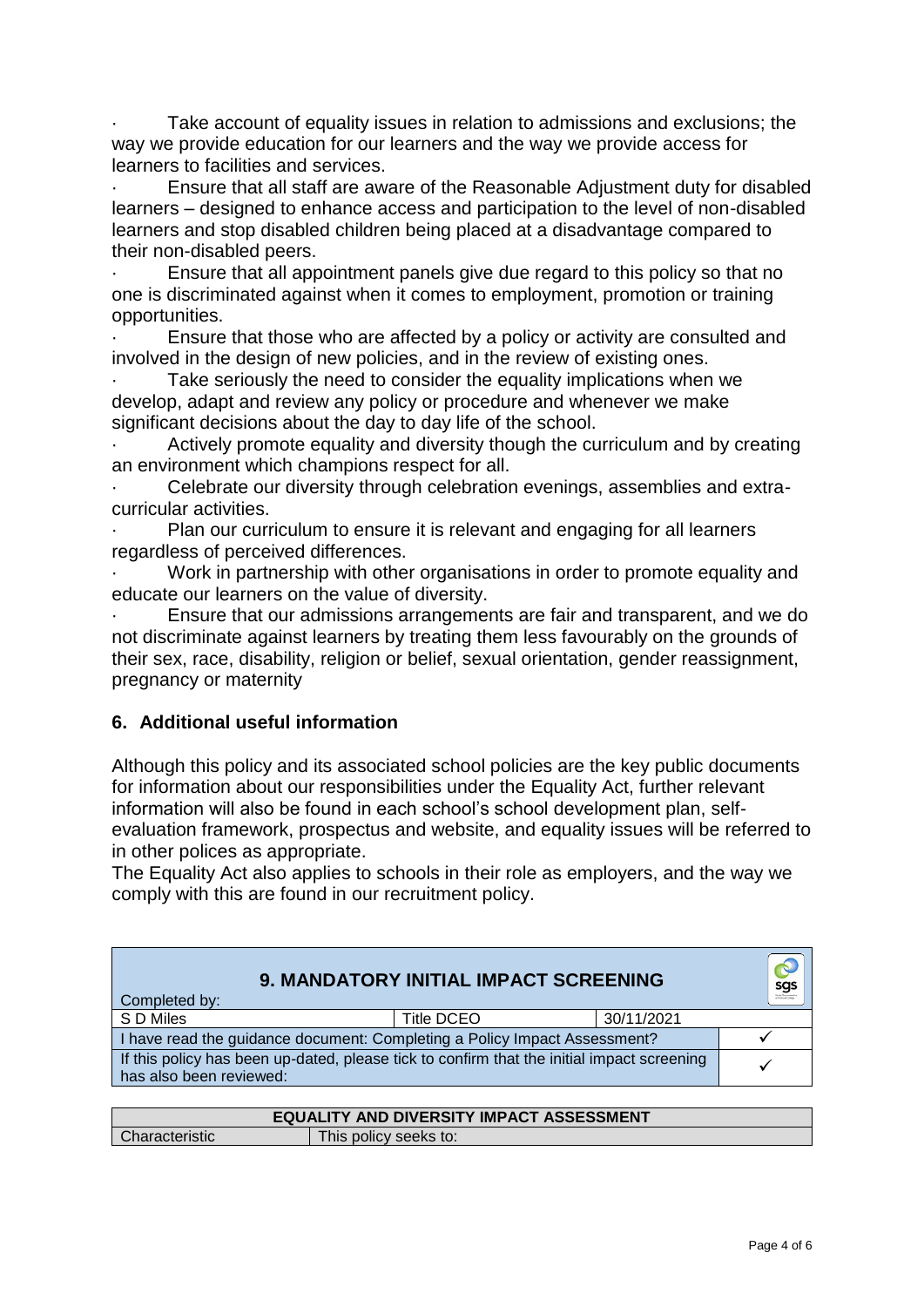| Age                                       | Supports staff and learners to recognise that prejudice and                                         |
|-------------------------------------------|-----------------------------------------------------------------------------------------------------|
|                                           | discrimination on the grounds of age are unacceptable in an                                         |
|                                           | educational establishment                                                                           |
| <b>Disability</b>                         | Encourage and promotes individuals with disabilities and aims to                                    |
|                                           | eliminate attitudes, practices and procedures that discriminate against                             |
|                                           | people on the grounds of disability and/or learning                                                 |
|                                           | difficulties/disabilities.                                                                          |
| Faith or Belief                           | Support all staff and learners seeking to observe any recognised                                    |
|                                           | mainstream faith or belief                                                                          |
| Gender                                    | Promote the inclusion of learners into non-traditional areas of study                               |
|                                           | and work towards minimising gender stereotyping                                                     |
| Race or Ethnicity                         | Commits the college to positive action to promote equality and foster                               |
|                                           | good relations between members of different racial and ethnic groups                                |
| Orientation                               | Eliminate discrimination on the grounds of sexual orientation and                                   |
|                                           | promote equality of opportunity through a supportive, inclusive                                     |
|                                           | environment                                                                                         |
| Gender reassignment                       | Oppose sexism and be committed to taking positive action to identify                                |
|                                           | and remove sexism from College life                                                                 |
| Economic disadvantage                     | Use available resources to identify and address any issues of                                       |
|                                           | inequality as a result of social and economic factors. Supporting                                   |
|                                           | learners and staff, both academically and pastorally in order for all to                            |
|                                           | be successful                                                                                       |
| Rural isolation                           | No appreciable impact                                                                               |
| Marriage                                  | Treat same sex couples who marry or register as civil partners, as                                  |
|                                           | married couples, with equal treatment in a full range of matters                                    |
|                                           | including employment and vocational training                                                        |
| Pregnancy & maternity                     | Eliminate the unfavourable treatment of a woman, during the                                         |
|                                           | 'protected period' (when the pregnancy begins and ends) in relation to                              |
|                                           | her pregnancy or illness suffered by her as a result of that pregnancy.                             |
| Carers & care leavers                     | Use available resources to identify and address any issues of                                       |
|                                           | inequality as a result of being in care or a care leaver. Supporting                                |
|                                           | learners both academically and pastorally in order to be successful.                                |
| Vulnerable persons                        | Use available resources to identify and address any issues of                                       |
|                                           | inequality as a result of being a vulnerable person. Supporting                                     |
|                                           | learners both academically and pastorally in order to be successful.                                |
|                                           | Please identify any sections of the policy that specifically seek to                                |
|                                           | maximise opportunities to improve diversity within any of the Trust's                               |
| stakeholder groups:                       |                                                                                                     |
|                                           | Please identify any sections of the policy that specifically seek to improve                        |
|                                           | equality of opportunity within any of the Trust's stakeholder groups:                               |
| Is there any possibility that this policy | If you have ticked yes (red), which                                                                 |
| could operate in a discriminatory way?    | characteristic will be most affected?<br>□<br>×                                                     |
|                                           | Choose an item.                                                                                     |
|                                           | If yes please confirm that the Policy has been sent for a full<br>Click or tap to enter a<br>$\Box$ |
|                                           | Equality & Diversity Impact Assessment, and note the date:<br>date.                                 |

**Note:** if the policy does not seek to increase diversity or improve equality you should go back and review it before submitting it for approval.

| <b>MAPPING OF FUNDAMENTAL RIGHTS</b> |                                       |  |  |
|--------------------------------------|---------------------------------------|--|--|
| Which United Nations Convention on   | Art. 2 Non-discrimination             |  |  |
| the Rights of the Child (UNCRC),     | Choose an item.                       |  |  |
| Right does this policy most protect: | Choose an item.                       |  |  |
| Which Human Right (HRA) does this    | Art. 14 Prohibition of discrimination |  |  |
| policy most protect:                 | Choose an item.                       |  |  |
|                                      |                                       |  |  |

#### **DATA PROTECTION & PRIVACY BY DESIGN SCREENING**